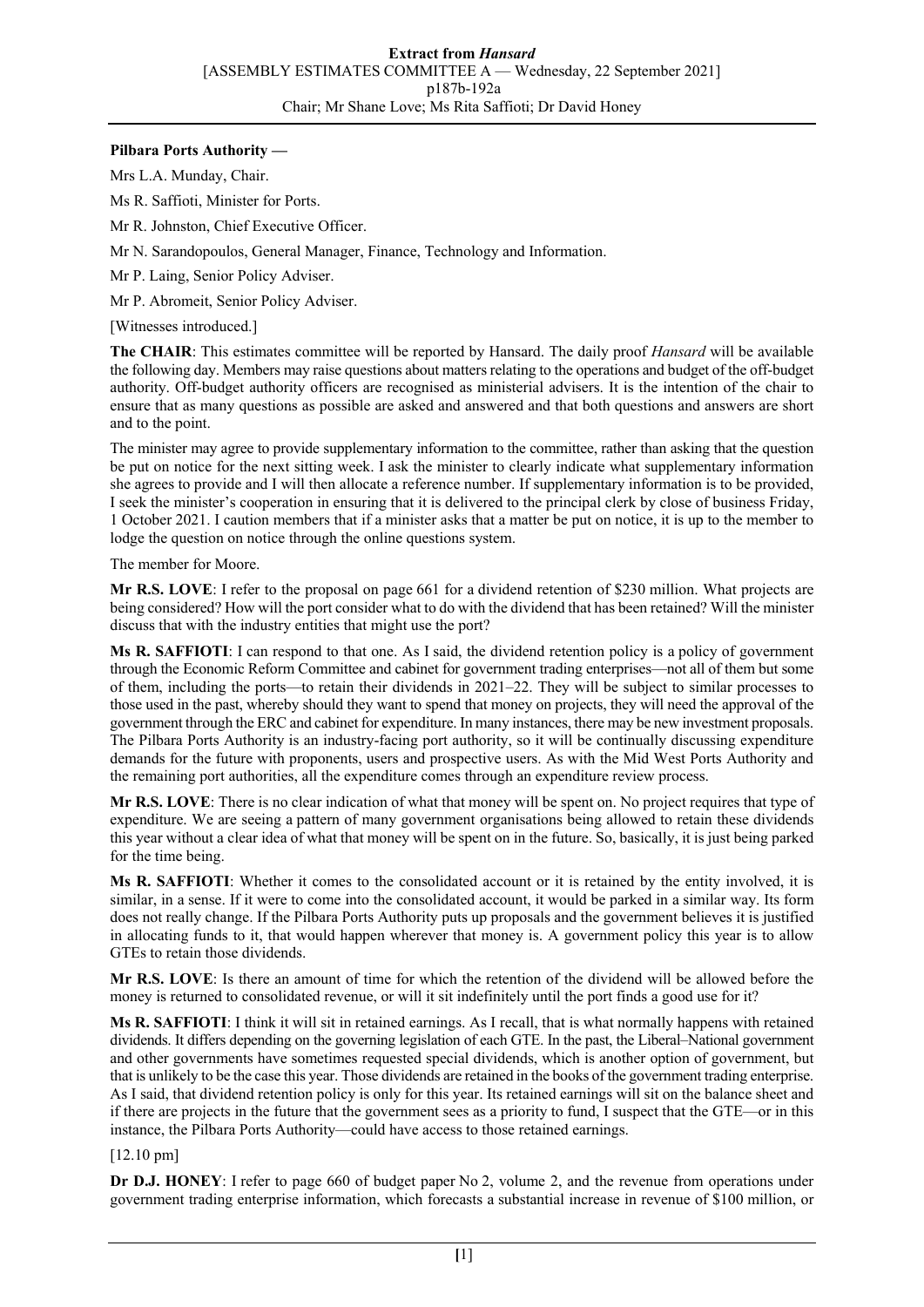20 per cent over two years. It was around \$460 million in 2019–20 and then it goes up. What is the basis of that forecast revenue, particularly in light of the maturation of the iron ore market?

**Ms R. SAFFIOTI**: Is that the breakdown of the increase from the estimated actual of \$508 million in 2020–21 to \$575 million in 2021–22?

**Dr D.J. HONEY**: Yes, and there is a further significant increase of about \$50 million above that in 2022–23. They are quite substantial increases over two years.

**Ms R. SAFFIOTI**: The increase in revenue is attributed to an increase in the tonnage fees of approximately 25 per cent, an increase in forecast throughput, and an increase in the Port Hedland voluntary buyback scheme. They are the main contributors to that increase of \$66 million. Over the forward estimates, an increase in tonnage fees is forecast plus an increase in throughput, and that includes an increase in charges relating to tonnage through Utah Point.

**Mr R.S. LOVE**: A quick look suggests it will be about a \$195 million increase over the forward estimates. What would be the purpose of that money? Is there a program for the money to be spent? Will the money be spent in the port or the Pilbara, or just head off in dividends? What is the plan for that extra revenue?

**Ms R. SAFFIOTI**: Is the member asking about revenue over the forward estimates, from 2020–21 to 2024–25?

**Mr R.S. LOVE**: Yes, over four years.

**Ms R. SAFFIOTI**: There are a couple of things. We just talked about some of that revenue being retained by the port authority as part of the dividend retention policy for further investment in the port. The second is that it is also attributable to the voluntary buyback scheme. Although there is increased revenue from operations—that is, a levy applied for the users of the port that then goes into the scheme—that scheme also spends money on buying back properties at the West End. The third point relates to future dividends that would flow through to the consolidated account to fund normal services of government such as health and education spending throughout the state, including through the Pilbara. That would explain the expenditure of that item over the next four years. There is further investment of Pilbara port revenue to fund the buyback. The fourth would be through a dividend flow to government that is allowed to spend money on education and health services throughout Western Australia, in particular regional WA.

**Mr R.S. LOVE**: What does the 25 per cent increase that the minister spoke about earlier represent in dollar terms per tonne?

**Ms R. SAFFIOTI**: The 25 per cent increase in the dollars per tonne charge is 4.4¢. That is what a 25 per cent increase represents in the tonnage increase.

#### **Mr R.S. LOVE**: Per tonne?

#### **Ms R. SAFFIOTI**: Yes.

**Mr R.S. LOVE**: When that was implemented, what was the justification for such a steep percentage increase at that time? Had there been a long period with no increases or was it seen that the mines were making plenty of money so it was just a way of making money for the buyback of the West End?

**Ms R. SAFFIOTI**: The West End of Port Hedland was separate to that decision, so in a sense that is isolated or separated from the normal tonnage fees. The West End purchases are funded by a particular levy and then allocated through a different process. The increase in fees was a decision of government. It reflects a contribution back to the state for some of the significant activity that has occurred. In the Pilbara it also reflects the stabilisation of the economic rate of return on the assets. The rate of return on the asset that we are predicting in 2021–22 will be very much similar to what it was in 2016–17, in particular because of the appreciation of the capital underlying asset base. It is fair to say that there has been significant wealth generated through the Pilbara over a number of years, particularly the past year. Members would believe that in those times everyone needs to make sure that we have funds to fund our services throughout regional WA, particularly health and education services.

**Mr R.S. LOVE**: The minister mentioned that the 25 per cent increase in government sector charges was a government decision. Are the fees of ports normally set by the government by simple direction or are they set by the port, based on what is required to make their operation economic? Is it normal for government to declare an increase without it actually being based on advice from the port authority?

#### [12.20 pm]

**Ms R. SAFFIOTI**: As far as I can remember, it is up to the government to make a decision about the port charges; and, in a sense, the government is a representative of the people of WA. I am a strong believer that when a government trading enterprise is owned by the people of WA, the government represents those people. Generally, given the wealth that has been generated through that area, if I asked any household in Western Australia whether they would prefer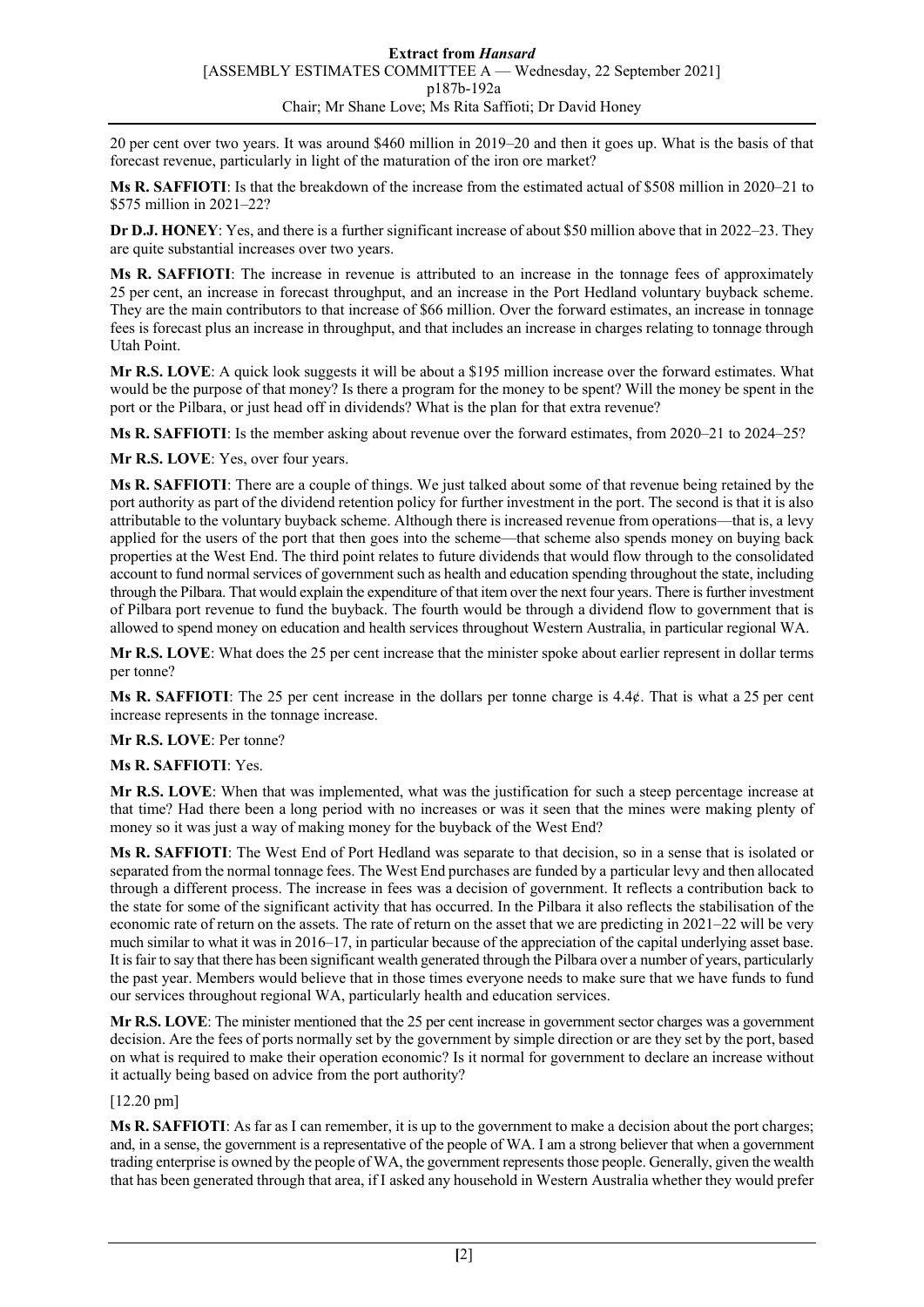a 25 per cent increase in port fees, where incredible profits are being made, as we know, or an increase in household fees and charges, the people of Western Australia would probably land on increasing the port fees.

I was taught that economics and government is a social science. It always comes down to a matter of priorities; there are no absolutes. Comparisons and decisions always have to be made. From a government perspective, if those generating significant wealth at the time were able to afford to pay more—as we heard, that was  $4¢$  a tonne more that was a good thing to do, given the massive economic uncertainty that we have been facing over the past 18 months. Of course, we are doing very well as a state but we should not underestimate where we could have landed with the uncertainty of COVID. It was a prudent decision. I think the majority of Western Australians would understand that by supporting those types of decisions, we are protecting households and also making sure that we continue to have a strong balance sheet to support the economic recovery.

**Mr R.S. LOVE**: The justification is that a lot of money is being made by miners. If the price of ore continues to freefall in the same way that we are seeing at the moment, will there be a reconsideration of the fee?

**Ms R. SAFFIOTI**: I doubt there will be a reconsideration. That is quite a weird line of questioning from a party that wanted to increase the royalty rates.

As I said, budget decisions are made on an annual basis. We analyse a number of aspects—what is happening in the economy, expenditure demands, inflation, the investment program, and the needs of different areas of the state as circumstances continually change. Over the past 18 months, we have tried to be very conservative in how we manage our budget and our health. We want to make sure that we protect not only the health of Western Australians, but also our finances, and can grow our economy at a time when other states and other parts of the world are facing significant financial hardship.

**Dr D.J. HONEY**:I refer to the Port Hedland voluntary buyback scheme on page 662 of budget paper No 2, volume 2. Can the minister update us on the progress of that scheme?

**Ms R. SAFFIOTI**: The amount of revenue collected as at the end of August was \$19 million. A total of 46 properties have settled, which is about 10 per cent of total properties.

**Dr D.J. HONEY**: I know that the minister would have received lots of correspondence on this and will be a font of wisdom on it. She would know that a lot of the people selling their houses were concerned that valuations for properties were based on a period when property prices in Port Hedland were deflated, if you like. Obviously since that time, property prices in Port Hedland, as in all regional areas, and elsewhere, have risen quite dramatically. Was an adjustment made to the formula that was used for the valuation of properties to better reflect current property values?

**Ms R. SAFFIOTI**: That is an interesting question. I will go into a bit of detail. As the member would be aware, the scheme that was determined by the government through cabinet was based on the agreed market value of the property as at 6 August 2019, then indexed. The rate was set at a premium of 35 per cent of the agreed market value, up to an amount of \$20 000. I have received a lot of correspondence and representations on this scheme. When I took over the portfolio again in March this year and I inherited this scheme, I asked that some sensitivity analysis be undertaken. People had made representations and I thought it was worth following through. I asked that the normal basis for land acquisition be run as a parallel process to see whether there was a massive discrepancy and a level of unfairness that could not be sustained. In fact, it showed that the model that the government had adopted and that was determined through the port authority by the minister at the time—the minister before me—gave a better result for the landowners. I interrogated it to satisfy myself that the process was fair. One of the reasons that methodology was used was the high volatility in prices, particularly in towns such as Port Hedland where the cycles are very exaggerated. It was put to me that the justification for the process at the time was that it gave people a lot of certainty, as the price would be fixed. That also removed the volatility. I asked one of my agencies that is normally involved in land acquisition to do an internal analysis. A premium of 35 per cent is very big. If we look at the increases in some of the annual rates, that figure of 35 per cent is a significant premium over the agreed market value.

It is a good question and it is one that bothered me when I inherited the portfolio again. That is why we carried out some interrogation to ensure that I could be satisfied that people were not losing out big time. As I said, that was not substantiated at all. This scheme is proving to be better for those involved.

**Dr D.J. HONEY**: Given that only 10 per cent of the properties have been settled, does the minister think there is a prospect that it will move at any pace or does she think it is a very slow process?

[12.30 pm]

**Ms R. SAFFIOTI**: As I said, 46 properties have settled but 97 have accepted. That is a bit of a different rate. Over seven months, 30 per cent have accepted. The scheme is running for three years. I am quite pleased with the level of acceptance. In isolation, some of these numbers do not look big. I have been questioned about this by local media a number of times when I have gone up there. I see a lot of different land acquisition programs, whether they be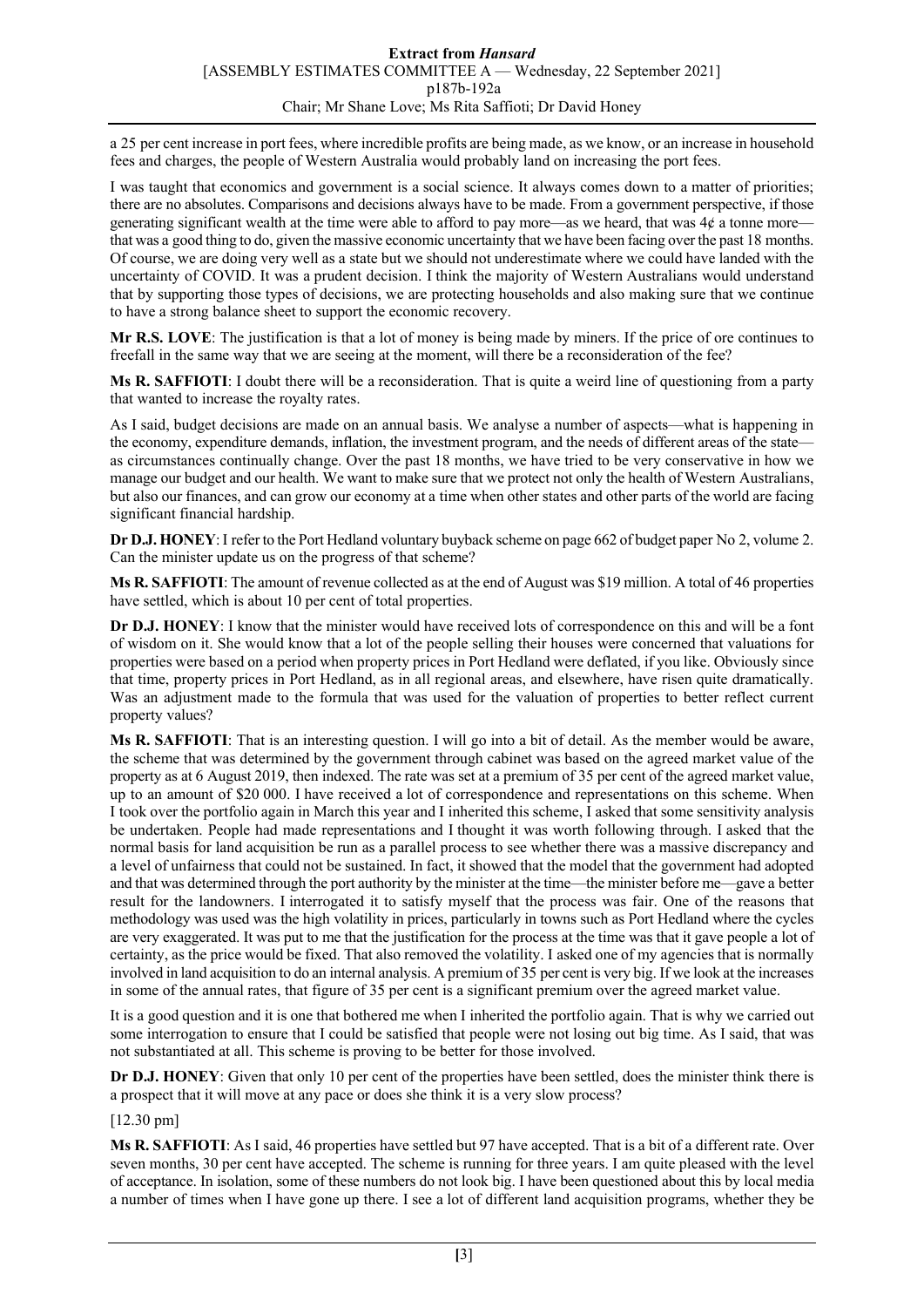## **Extract from** *Hansard* [ASSEMBLY ESTIMATES COMMITTEE A — Wednesday, 22 September 2021] p187b-192a Chair; Mr Shane Love; Ms Rita Saffioti; Dr David Honey

for road, rail or other projects. We do not find that 100 per cent or 50 per cent accept from day one. It is actually a slower process. To be honest, the level of activity is quite significant—97 have accepted and 46 have already settled. It is about 74 per cent acceptance of offers that have been issued, so it is pretty high. In particular, coming into it with eyes wide open and not being involved in setting it up, the level of activity, the number of offers that have been made and the level of acceptance is actually higher than I would have assumed before I saw the statistics. I think people understand that this is a genuine offer and a good offer that gives them certainty. In many instances, people like certainty; they want an offer on the table. In a sense, they are fortunate that this scheme has been developed, which I think is a fair scheme. They are getting industry to pay for the buyback, and the buyback scheme has, I think, been administered well.

**Dr D.J. HONEY**: Going to the root cause of the need for the buyback with regard to dust control, is there any improvement in dust control at the port? Is there a program of improvement in dust control at the port?

**Ms R. SAFFIOTI**: That involves a couple of things. First of all, monitoring is done by the Department of Water and Environmental Regulation, and it continues to do that. I might ask Mr Johnston to make some comments on dust control.

**Mr R. Johnston**: There is an extensive dust monitoring network. There are heat/dust monitors across the top of the West End and the town more broadly. All exceedances are reported back to DWER, and obviously any environmental approvals are subject to those exceedances being met. The exceedance level of no more than 10 exceedances in the West End has not been exceeded since 2013.

**Dr D.J. HONEY:** Are there dust reduction activities going on, or is it simply sustaining current levels of dust?

**Mr R. Johnston**: There are extensive programs and reviews of dust and dust management; it is ongoing, right across industry. At this point in time, DWER is putting together a best practice sustainability guide that will capture all and every type of activity involved in suppressing dust.

**Mr R.S. LOVE**: Perhaps the minister can outline the charges that are laid on users and industry to pay for the buyback. What assurances can the people paying the charge have that the money will eventually go to the property owners? It is a voluntary buyback, and it is possible that some of the money may not be expended. What will happen in the case of some people holding out and determining that they do not want to sell their property, and there may be money sitting there, still being collected?

**Ms R. SAFFIOTI**: Is the member talking about the people who are paying, or the landowners?

**Mr R.S. LOVE**: I am talking about the people who are paying the charge.

**Ms R. SAFFIOTI**: The revenue from the buyback is separately accounted for and there is a separate authority involved; I have forgotten its name. I might refer this to Roger to outline the governance and how the buyback is being overseen by that separate group.

**Mr R. Johnston**: The port authority established a company called Hedland Maritime Initiative. The accounts are therefore transparently available for the collection and the costs associated with the scheme. That is accounted for separately and provided in a report back to the minister on an annual basis, and is subject to audit.

**Mr R.S. LOVE**: I have the HMI annual report here and there is an approved business case and financial model for the buyback scheme, which assumes \$190 million, including \$80.49 million in acquisitions and \$35.49 million in expenses to achieve those acquisitions. Why is there such a heavy figure for expenses in order to acquire \$80 million worth of land? The expenses are \$35 million; I wonder what the underlying cause is for that.

**Ms R. SAFFIOTI**: I will say, first of all, that things like land assembly, demolition costs and all the costs involved with getting the land ready for its future use would be incorporated in those figures. I will see if I can get some further information for the member. There are property acquisition costs and holding costs, as I said. There are the costs of running the scheme and other things like property maintenance, evaluations, conveyancing, demolition and getting the land ready for future use. These are all associated costs, including the operating costs. It also includes the employee-related costs and other parts of running the scheme. In a sense, the revenue funds the operations and costs of both acquisition and holding the land into the future.

**Mr R.S. LOVE**: I again refer to the HMI annual report. I am conscious that this is a separate company, but it is established by the port authority. There is \$190 million being collected and \$80 million going towards the buyback. That seems to me to be an extraordinary amount of money. The minister has outlined that the \$35 million in property acquisition costs may well be demolition-related, but there is also \$42 million in operating costs for this organisation, as well as a subsidy to DevelopmentWA of \$22 million and a writedown of buildings of \$5.79 million, which I assume applies to buildings that are unaffected by demolition. Perhaps those are the remaining residents; I am not sure what that refers to. But there seems to be an awful lot of money that is not actually going towards the buyback of the land.